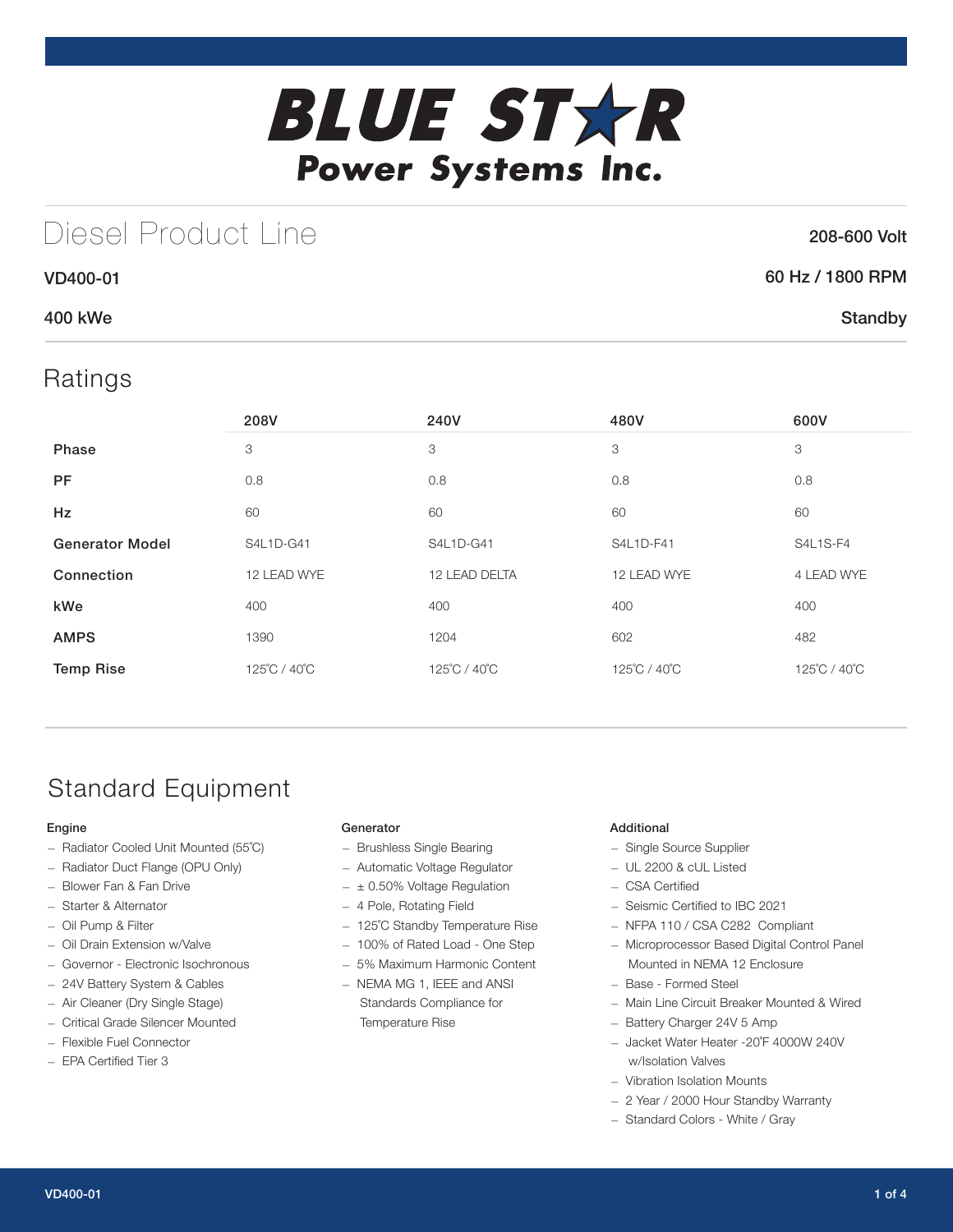400 kWe



## Application Data

| Engine                                                                   |                    |                                      |                                                |  |  |
|--------------------------------------------------------------------------|--------------------|--------------------------------------|------------------------------------------------|--|--|
| Manufacturer:                                                            | Volvo Penta        | Displacement - Cu. In. (lit):        | 780 (12.8)                                     |  |  |
| Model:                                                                   | <b>TAD1353GE</b>   | Bore - in. (cm) x Stroke - in. (cm): | $5.16(13.1) \times 6.22(15.8)$                 |  |  |
| Type:                                                                    | 4-Cycle            | Compression Ratio:                   | 18.1:1                                         |  |  |
| Aspiration:                                                              | Turbo Charged, CAC | Rated RPM:                           | 1800                                           |  |  |
| <b>Cylinder Arrangement:</b>                                             | 6 Cylinder Inline  | Max HP Stby (kWm):                   | 611 (449)                                      |  |  |
| <b>Exhaust System</b>                                                    |                    |                                      | Standby                                        |  |  |
| Gas Temp. (Stack): °F (°C)                                               |                    |                                      | 923 (495)                                      |  |  |
| Gas Volume at Stack Temp: CFM (m <sup>3</sup> /min)                      |                    |                                      | 2,790 (79.0)                                   |  |  |
| Maximum Allowable Exhaust Restriction: in. H2O (kPa)                     |                    |                                      | 40.0 (10.0)                                    |  |  |
| <b>Cooling System</b>                                                    |                    |                                      |                                                |  |  |
| Ambient Capacity of Radiator: °F (°C)                                    |                    |                                      | 131 (55.0)                                     |  |  |
| Maximum Allowable Static Pressure on Rad. Exhaust: in. H2O (kPa)         |                    |                                      | 0.50(0.12)                                     |  |  |
| Water Pump Flow Rate: GPM (lit/min)                                      |                    |                                      | 87.0 (329)                                     |  |  |
| Heat Rejection to Coolant: BTUM (kW)                                     |                    |                                      | 10,123 (177)                                   |  |  |
| Heat Rejection to CAC: BTUM (kW)                                         |                    |                                      | 5,346 (94.0)                                   |  |  |
| Heat Radiated to Ambient: BTUM (kW)                                      |                    |                                      | 8,076 (141)                                    |  |  |
| <b>Air Requirements</b>                                                  |                    |                                      |                                                |  |  |
| Aspirating: CFM (m <sup>3</sup> /min)                                    |                    |                                      | 1,102 (31.2)                                   |  |  |
| Air Flow Required for Rad. Cooled Unit: CFM (m <sup>3</sup> /min)        |                    |                                      | 24,175 (684)                                   |  |  |
| Air Flow Required for Heat Exchanger/Rem. Rad. CFM (m <sup>3</sup> /min) |                    |                                      | Consult Factory For Remote Cooled Applications |  |  |
| <b>Fuel Consumption</b>                                                  |                    |                                      |                                                |  |  |
| At 100% of Power Rating: gal/hr (lit/hr)                                 |                    |                                      | 27.3 (103)                                     |  |  |
| At 75% of Power Rating: gal/hr (lit/hr)                                  |                    |                                      | 21.8 (82.5)                                    |  |  |
| At 50% of Power Rating: gal/hr (lit/hr)                                  |                    |                                      | 15.6 (59.1)                                    |  |  |
| <b>Fluids Capacity</b>                                                   |                    |                                      |                                                |  |  |
| Total Oil System: gal (lit)                                              |                    |                                      | 9.50(36.0)                                     |  |  |
| Engine Jacket Water Capacity: gal (lit)                                  |                    |                                      | 5.28 (20.0)                                    |  |  |
| System Coolant Capacity: gal (lit)                                       |                    |                                      | 11.6 (44.0)                                    |  |  |

Deration Factors: Rated Power is available up to 3,280 Ft (1,000 m) at ambient temperatures to 122°F (50°C). Consult factory for site conditions above these parameters.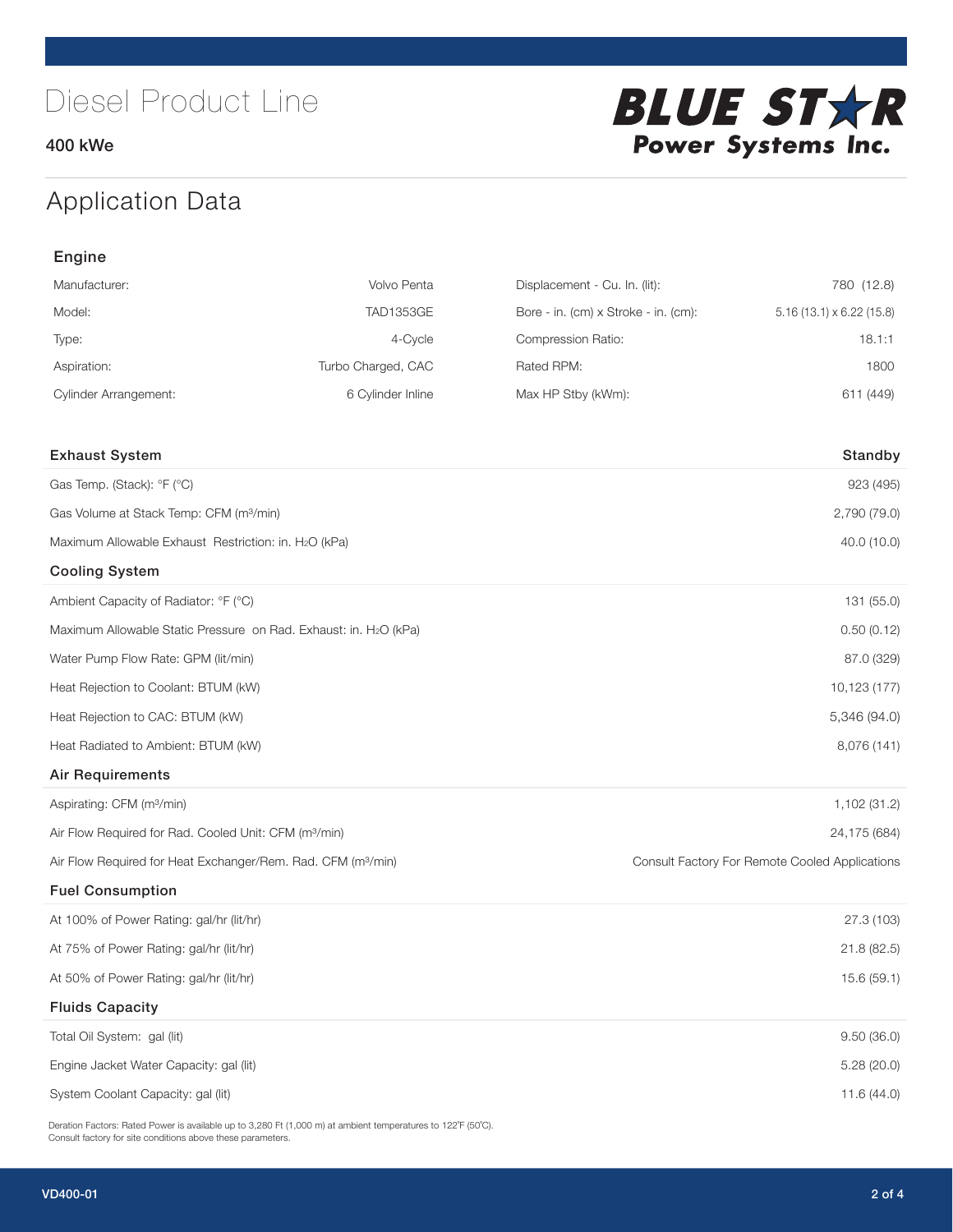# Diesel Product Line

### 400 kWe



## DCP7310 Control Panel

#### Standard Features

- Digital Metering
- Engine Parameters
- Generator Protection Functions
- Engine Protection
- CAN Bus (J1939) ECU Communications
- Windows-Based Software
- Multilingual Capability
- Remote Communications to DSE2548 Remote Annunciator
- 8 Programmable Contact Inputs
- 10 Contact Outputs
- RS485 Communicator Interface
- cULus Listed, CE Approved
- Event Recording
- IP 65 rating (with supplied gasket) offers increased resistance to water ingress
- NFPA 110 Level 1 Compatible

## Weights / Dimensions / Sound Data

|            | $L \times W \times H$        | <b>Weight lbs</b> |
|------------|------------------------------|-------------------|
| <b>OPU</b> | $120 \times 66 \times 80$ in | 8,350             |
| Level 1    | $156 \times 66 \times 94$ in | 9.600             |
| Level 2    | 156 x 66 x 94 in             | 9.675             |
| Level 3    | $204 \times 66 \times 94$ in | 9.975             |
|            |                              |                   |

Please allow 6-12 inches for height of exhaust stack.

|            | No Load | Full Load |
|------------|---------|-----------|
| <b>OPU</b> | 88 dBA  | 91 dBA    |
| Level 1    | 84 dBA  | 86 dBA    |
| Level 2    | 79 dBA  | 81 dBA    |
| Level 3    | 70 dBA  | 73 dBA    |



STOP MANUAL OPTION AUTO ALARM START

[AUTO]

**BLUE STAR** Power Systems Inc.

Manual Mode Button and Indicator Sultane Mute & Lamp Test Button Mute & Lamp Test Button Mute & Lamp Test Button Configurable Button -  $\Box$  Auto Mode Button and Indicator

DIGITAL CONTROL PANEL

Module Display  $\Box$ 

 $\bullet$  $\bullet$  $\bullet$ 

 $\circledcirc$ 

Menu Navigation

Open Generator (Manual Mode Only)

Generator Breaker LED

Stop / Reset Mode Button and Indicator

 $\bullet$  $\bullet$   $\circ$   $\bullet$ 

 $\sigma$ 

՟Պ

Close Generator (Manual Mode Only)

Generator Available LED

L Start Button

 $\blacksquare$